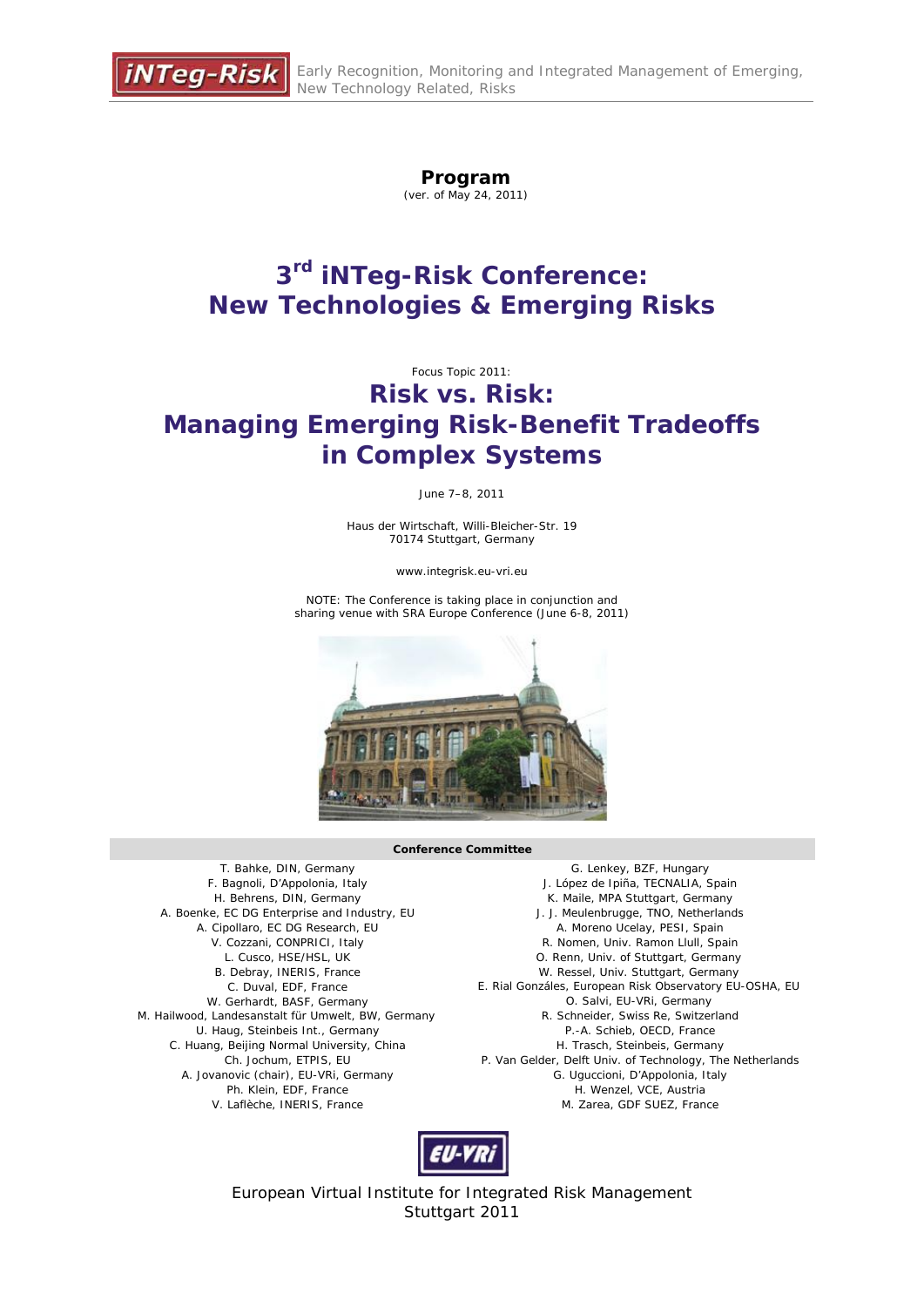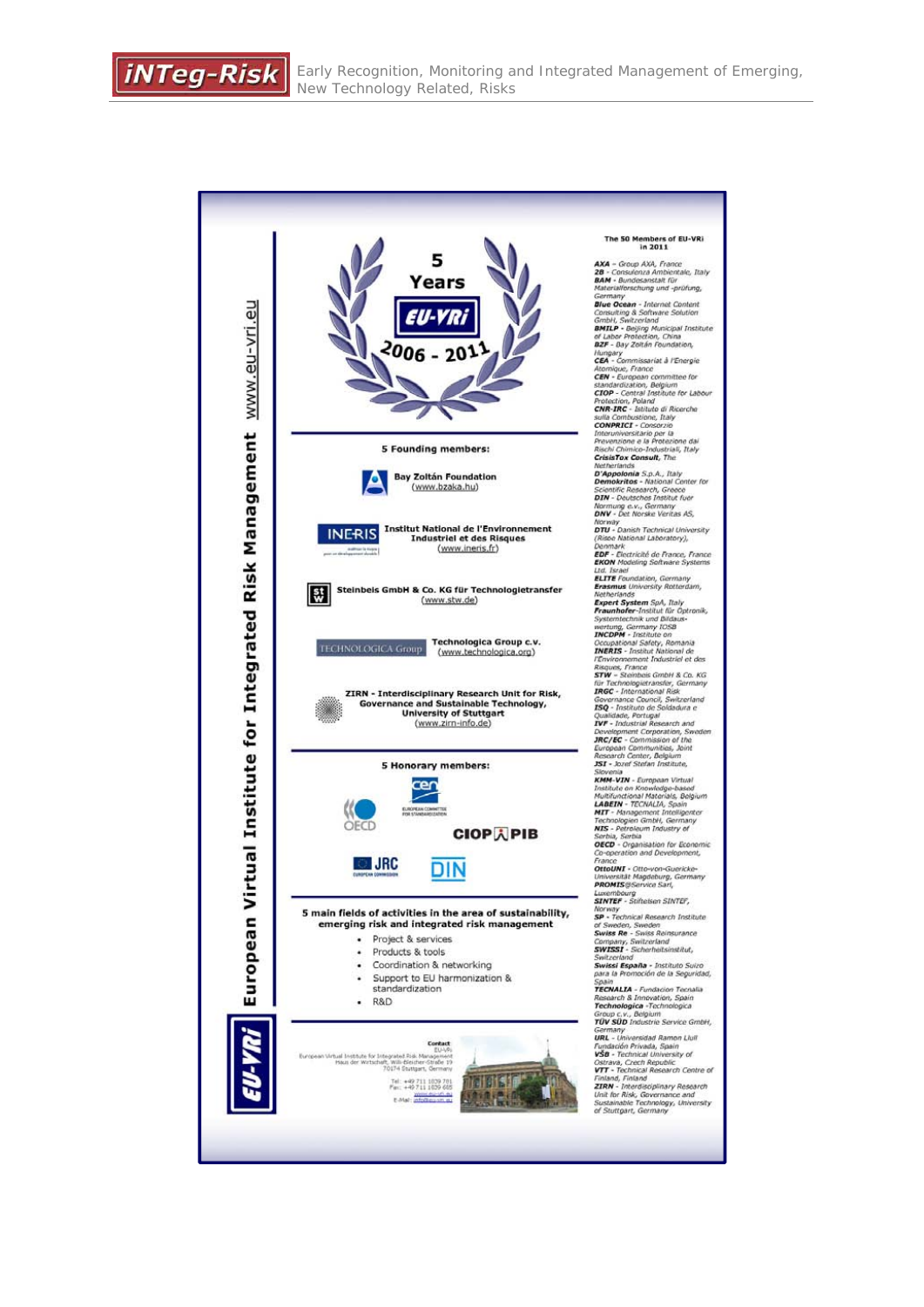

With great confidence and pleasure, we extend herewith the invitation to attend the

## **3rd iNTeg-Risk Conference: New Technologies & Emerging Risks**

with this year's annual topic "Risk vs. Risk – Managing Emerging Risk-Benefit Tradeoffs in Complex Systems"

### **Stuttgart June 7-8, 2011**

As in the preceding years, the main purpose of the Conference is to provide a forum at which partners involved in the EU "flagship project" iNTeg-Risk ("Early Recognition, Monitoring and Integrated Management of Emerging, New Technology Related, Risks", www.integrisk.eu-vri.eu), will openly and thoroughly discuss the results obtained in the project, both among themselves and with all other interested parties. We expect 92 papers/presentations which is a respectable number for a single project conference, even for a project as large as iNTeg-Risk. The Conference is a great opportunity both for project partners to communicate their results to the "outside world" and for those, not participating in the project, to learn about the project results.

This year, the Conference will be focused on to the issues dealing with risk-risk tradeoffs, multiple and interconnected emerging risks of New Technologies and presentation of the current iNTeg-Risk results: iNTeg-Risk early warning system RiskEars, emerging risk mapping (RiskAtlas of iNTeg-Risk), emerging risk management framework (iNTeg-Risk ERMF), emerging risk communication, methods and tools for emerging risk analysis. The Conference will be accompanied by 2 specialized workshops and will take place in conjunction with the SRA Europe Annual Meeting conference. This will be an additional opportunity for the entire risk community to share sessions on risk governance, communication, analysis and management and to enjoy the pleasant ambience of Haus der Wirtschaft in Stuttgart.

Last but not least, the Conference will take place in the 5<sup>th</sup> year of existence of EU-VRi what will be appropriately noted.

We are looking forward to welcoming you in Stuttgart.

Ajumi

*(A. Jovanovic, iNTeg-Risk Project Coordinator, CEO EU-VRi)*

*(O. Renn, President EU-VRi)*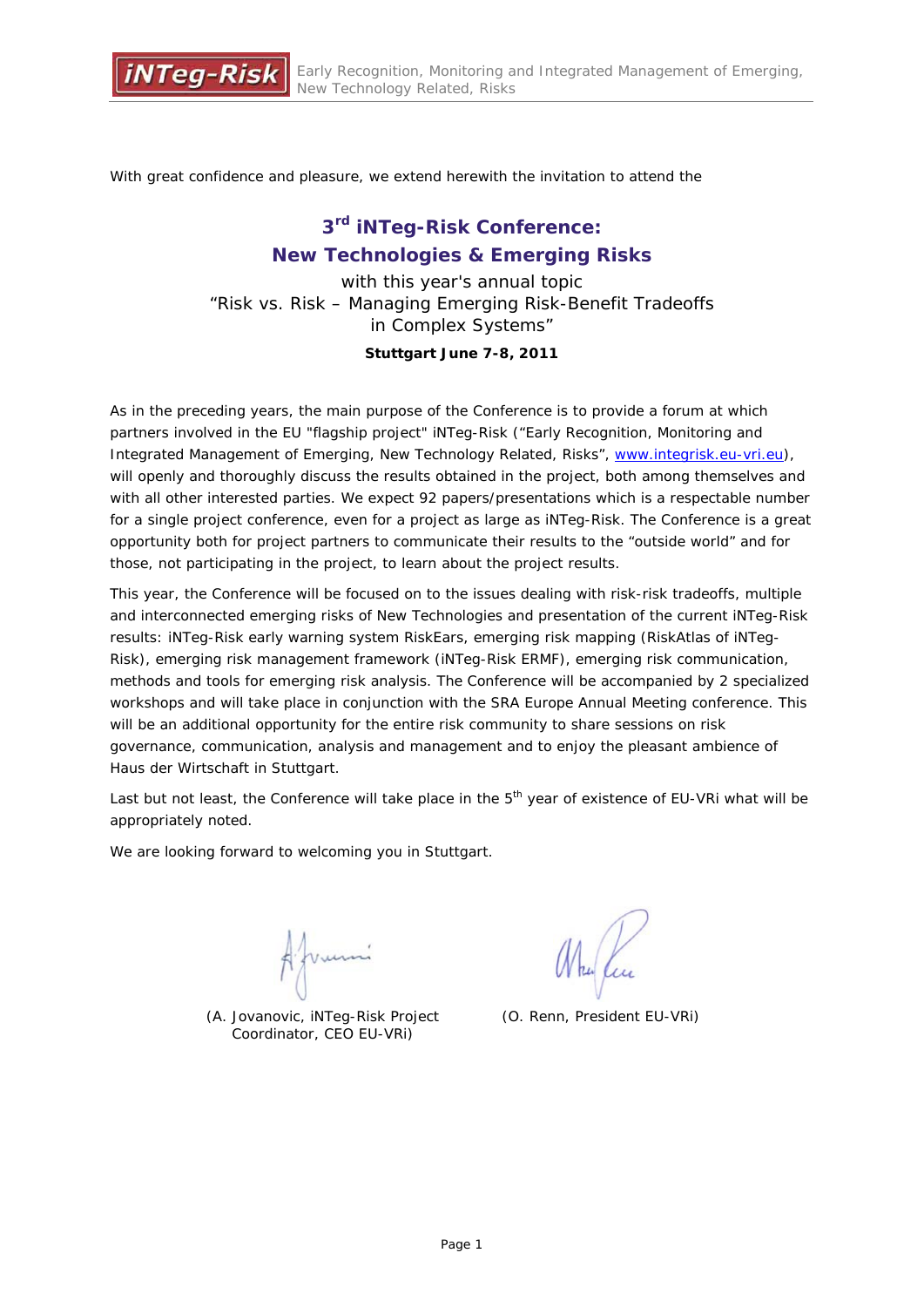**iNTeg-Risk** 

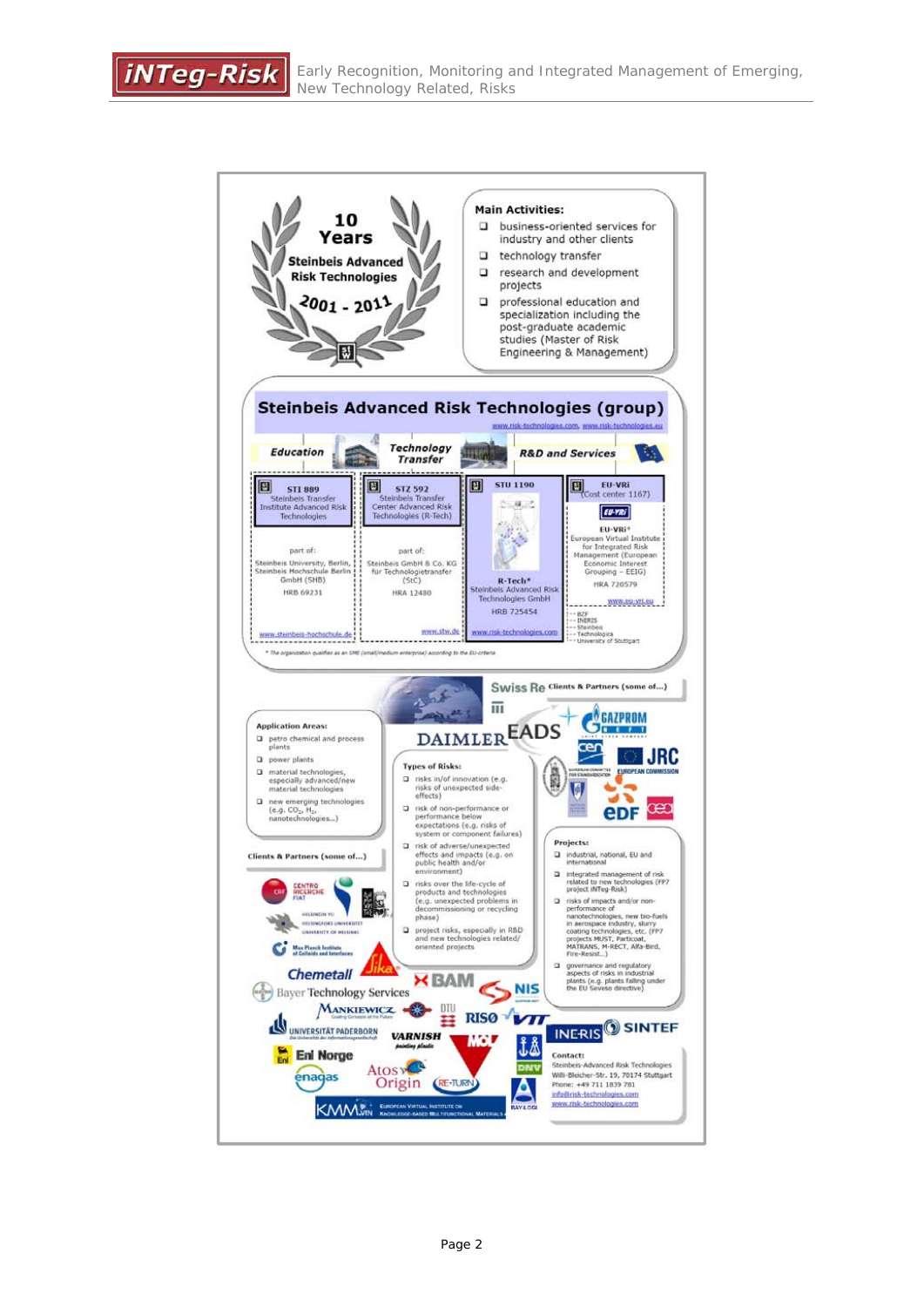## **Program**

**PRE-CONFERENCE WORKSHOPS** (details on workshops will follow in due course) **June 6, 2011**

- W 1. iNTeg-Risk workshop on Key Performance Indicators proposed and/or applied in iNTeg-Risk ERRAs: Elaboration, specification and further usage
- W 2. iNTeg-Risk workshop on Emerging risks: contributing factors

#### NOTE:

The pre-conference workshops are intended for groups of 15-80 people with presentations from different authors and collegial discussions. The workshop coordinators may, but need not necessarily be the chairpersons and moderators.

#### **MAIN CONFERENCE**

### **June 7-8, 2011**

We expect a strong presence of high-level representatives from government, regulatory agencies and standardization brokers, EU directorates, industry and other organizations. The conference will take place in conjunction with SRA Europe 20th Annual Meeting providing the delegates with an opportunity to share their experiences and knowledge with participants attending the SRA Europe meeting. The two conferences will have joint plenary meetings on Tuesday and Wednesday allowing the participants to attend some of the SRA sessions and vice-versa.

#### **ACCOMPANYING EVENTS (iNTeg-Risk project internal) June 6-10, 2011**

- **Project meetings** for single project activities (Workpackage and Task meetings) June 6 & 10, 2011
- **International Advisory Board** (IAB) Meeting June 8, 2011, 17:00 – 19:00
- **Project General Assembly** (GA) June 9, 2011, 9:00 – 11:00
- **Project Executive Board** (EB) Meeting June 9, 2011, 11:30 – 13:30
- **ERRA-Integration Delphi-Workshop** June 9, 2011, 15:00 – 19:00
- **Preparation meeting for Exploitation Strategy Seminar for iNTeg-Risk project**  June 9, 2011, 15:00 – 18:00

#### **SPONSORS/SUPPORT**

- **Stiftung Umwelt- und Schadensvorsorge** (Foundation for Environmental and Damage Prevention, www.stiftung-schadenvorsorge.de)
- **EU, DG RTD**, through iNTeg-Risk project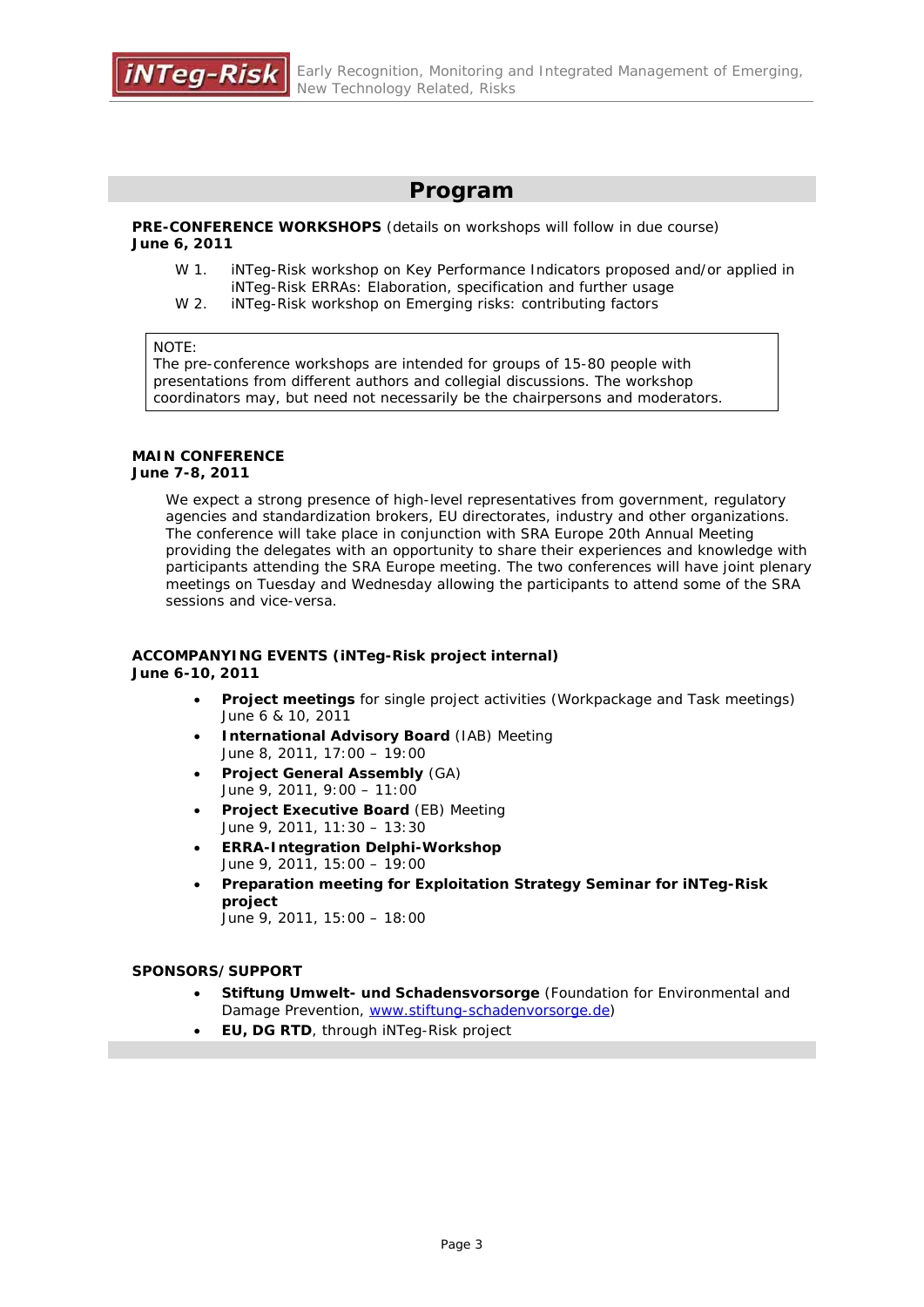

## **Conference Rooms**

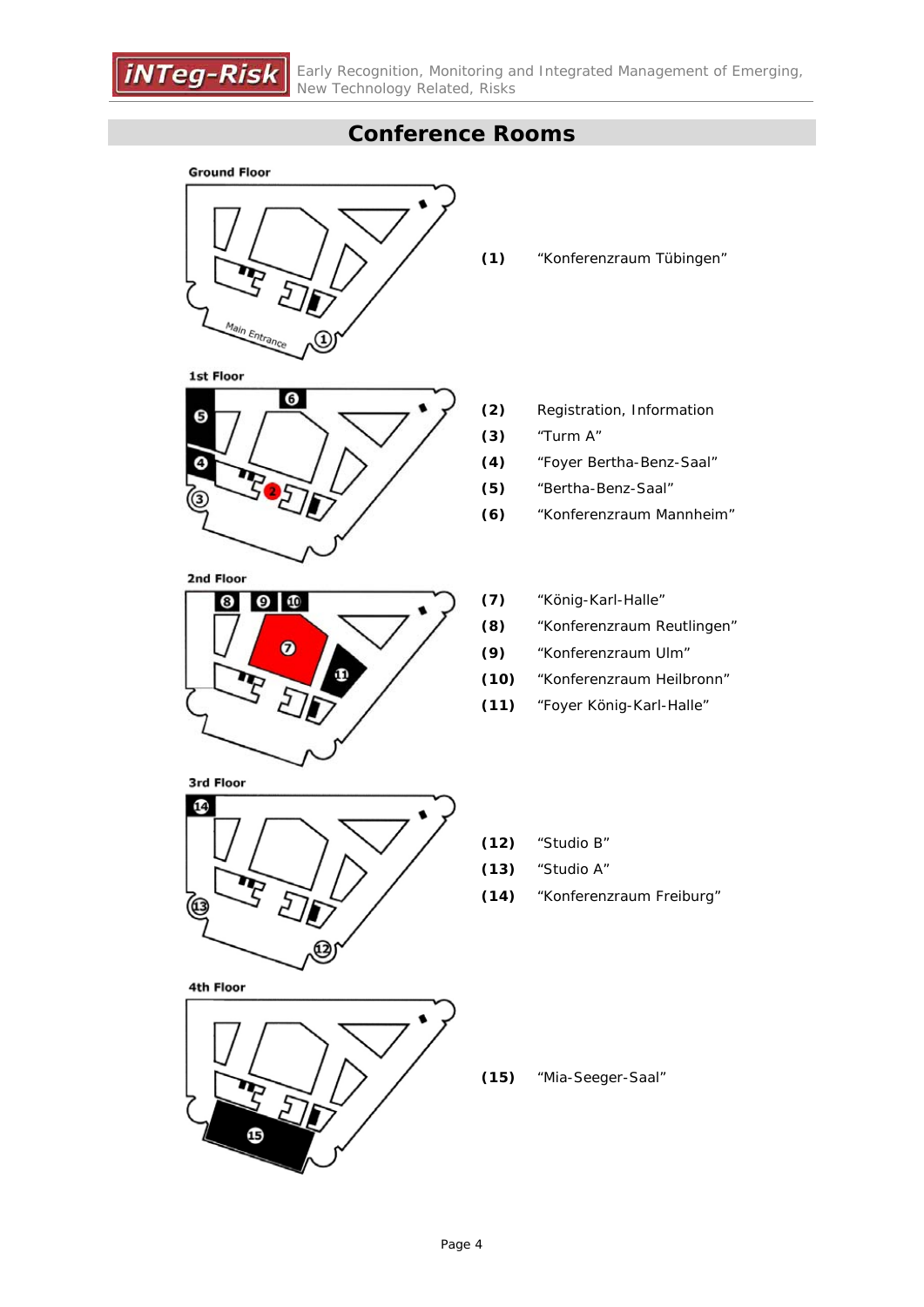

## **3rd iNTeg-Risk Conference 2011 - Overview**

2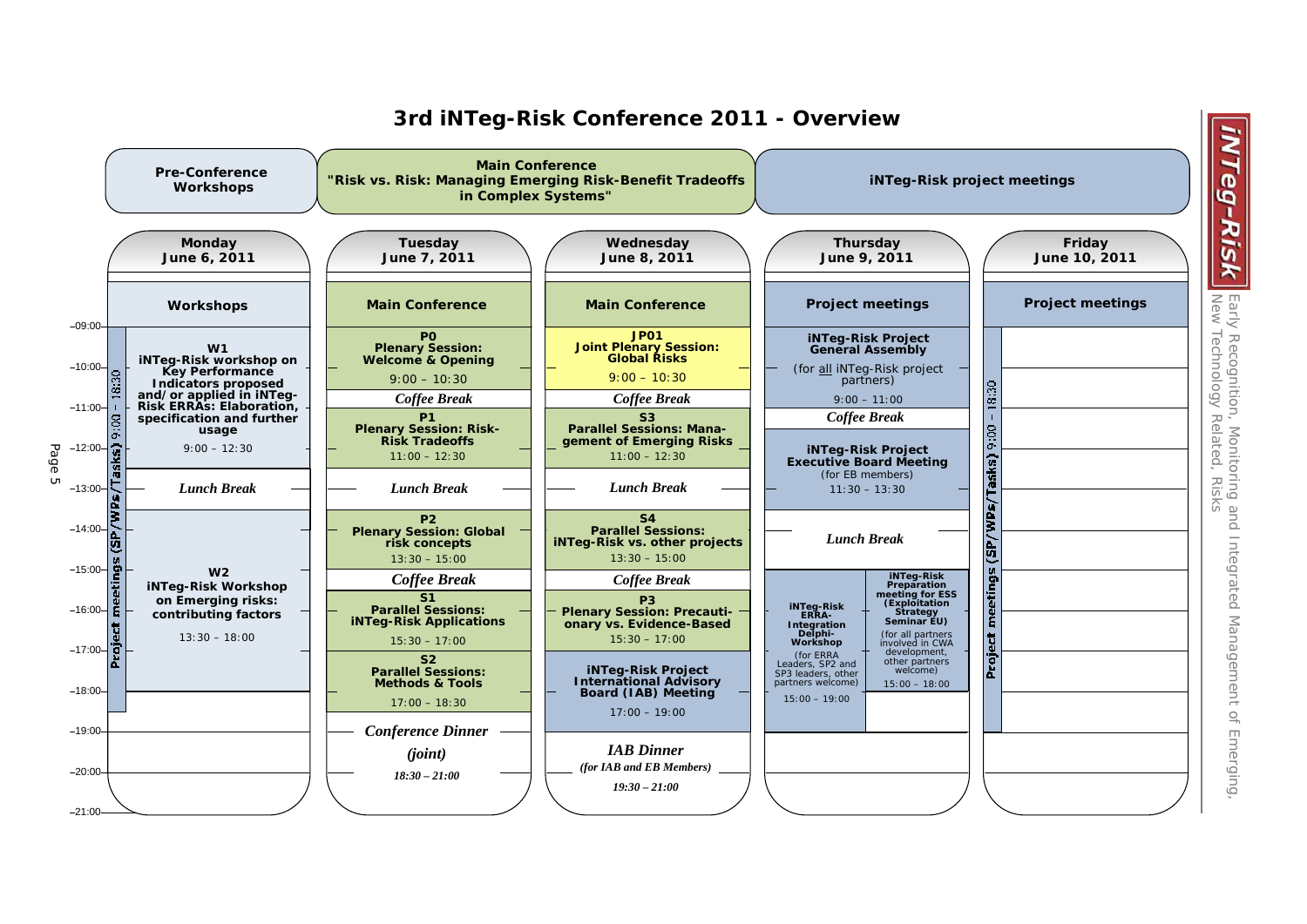

## **Pre-Conference Workshops**

**iNTeg-Risk Workshop on** 

**Key Performance Indicators proposed and/or applied in iNTeg-Risk ERRAs: Elaboration, specification and further usage**

### **June 6, 2011 9:00 – 12:30**

**Stuttgart**  Haus der Wirtschaft, Room Bertha-Benz-Saal Willi-Bleicher-Strasse 19, 70174 Stuttgart

### **About the workshop**

The workshop will focus on Key Performance Indicators (KPIs) provided as part of the project result coming from 17 case studies - so called Emerging Risk Representative industrial Applications (ERRAs) - that were carried out in the first two years of iNTeg-Risk project.

More details available under: http://www.eu-vri.eu/fwlink/?LinkID=318 For registration navigate to: http://www.eu-vri.eu/fwlink/?LinkID=317

## **iNTeg-Risk Workshop on**

## **Emerging risks: contributing factors**

#### **June 6, 2011 13:30 – 18:30**

### **Stuttgart**

Haus der Wirtschaft, Room Bertha-Benz-Saal Willi-Bleicher-Strasse 19, 70174 Stuttgart

### **About the workshop**

This workshop will begin by describing the twelve factors and the importance of understanding them from a systems perspective. Such a perspective is especially relevant when considering complex systems, and it is from complex systems that emerging risks often arise. Examples will be given to help put the factors into context and demonstrate their impact on some past 'emerging' risks, as well as their relevance to the iNTeg-Risk project. Further discussion will centre on how the concept of contributing factors can be turned into concrete guidance for overcoming obstacles to emerging risk anticipation and response and what practitioners can learn from these IRGC tools.

More details available under: http://www.eu-vri.eu/fwlink/?LinkID=319 For registration navigate to: http://www.eu-vri.eu/fwlink/?LinkID=316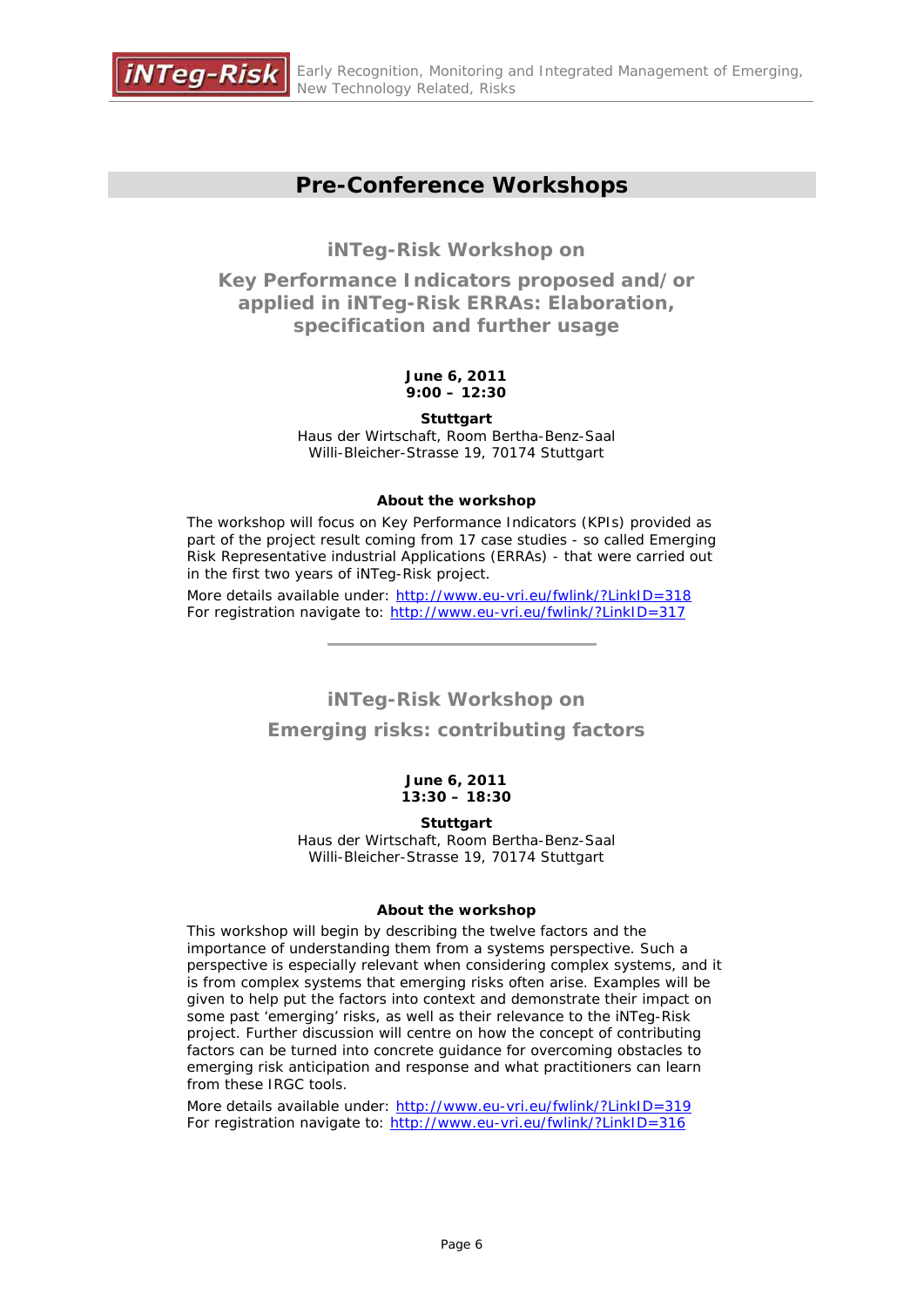

## **Agenda**

## **Main Conference**

## **June 7, 2011**

| $08:30 - 09:00$ | <b>Registration and getting together (Coffee and refreshments)</b>                                                                                                                                                                                                                                                                                                                                                                    |
|-----------------|---------------------------------------------------------------------------------------------------------------------------------------------------------------------------------------------------------------------------------------------------------------------------------------------------------------------------------------------------------------------------------------------------------------------------------------|
|                 | P 0. iNTeg-Risk Plenary Session: Opening of 3 <sup>rd</sup> iNTeg-Risk Conference<br>(König-Karl-Halle; Chair: W. Gerhardt, A. Jovanovic, O. Renn)                                                                                                                                                                                                                                                                                    |
|                 | <b>Welcome and organizational introductory remarks</b> , A. Jovanovic                                                                                                                                                                                                                                                                                                                                                                 |
|                 | "5 years EU-VRi- Awarding the EU-VRi Medals of Merit", O. Renn<br>An initiative to reward the outstanding contributions of individuals to activities and<br>organization of EU-VRi has been started by EU-VRi Founding Members; 3 medals<br>will be awarded honoring exceptional excellence, commitment and dedication.                                                                                                               |
| $09:00 - 10:30$ | Welcome EU - A. Cipollaro, Project Officer European Commission - Directorate<br>General RTD, Directorate G (Industrial Technologies - New Generation of Products)<br>Future Global Shocks: can we cope with the challenges? - P.-A. Schieb,<br>P 0.1.<br>OECD Organisation For Economic Co-Operation And Development, France<br>From Emerging Risk Perception to Action - R. Schneider, Swiss Reinsurance<br>P 0.2.                   |
|                 | Company, Zurich, Switzerland                                                                                                                                                                                                                                                                                                                                                                                                          |
| $10:30 - 11:00$ | Coffee break                                                                                                                                                                                                                                                                                                                                                                                                                          |
|                 | P 1. iNTeg-Risk Plenary Session 1: Risk-Risk Tradeoffs<br>(König-Karl-Halle; Chair: P. A. Schieb, R. Schneider, H. Trasch)                                                                                                                                                                                                                                                                                                            |
| $11:00 - 12:30$ | P 1.1.<br>Welcome Steinbeis: Safe Innovation as a guarantee for long-term sustainability -<br>H. Trasch, President Steinbeis, Germany<br>Risk-Risk Tradeoffs - Wiener, Jonathan, Duke University, Schools of Law,<br>P 1.2.<br>Environment, and Public Policy, United States                                                                                                                                                          |
|                 | Dealing With Tradeoffs Between Target and Ancillary Risks of New<br>P 1.3.<br>Technologies in iNTeg-Risk Project - A. Jovanovic, EU-VRi, Germany                                                                                                                                                                                                                                                                                      |
| $12:30 - 13:30$ | Lunch (buffet)                                                                                                                                                                                                                                                                                                                                                                                                                        |
|                 | P 2. iNTeg-Risk Plenary Session 2: Global risk Concepts on the Regional, Local and Company levels<br>(König-Karl-Halle; Chair: U. Haug, O. Salvi, J. Wiener)                                                                                                                                                                                                                                                                          |
| $13:30 - 15:00$ | $P$ 2.1.<br>Safety Culture Development at BASF - W. Gerhardt, BASF, Germany<br>$P$ 2.2.<br>Use of the Environmental Information System Baden-Württemberg for Risk<br><b>Assessment Tasks - Opportunities and Constraints</b> - $R$ . Ebel, LUBW, ITZ,<br>Germany; R. Mayer-Föll, Ministry of the Environment, Nature Conservation and<br>Transport, UVM, Germany; Th. Usländer, Fraunhofer IOSB, Information                          |
|                 | Management, Germany<br>iNTeg-Risk Project: An Overview of the Results of 17 Emerging Risk<br>P 2.3.<br><b>Representative Applications - B. Debray, INERIS, France; M. Zarea, GDF Suez,</b><br>France; K. Øien, SINTEF, Norway; R. Rota, Politecnico di Milano - CMIC Dpt, Italy;<br>A. Jovanovic, EU-VRi, Germany                                                                                                                     |
| $15:00 - 15:30$ | Coffee break                                                                                                                                                                                                                                                                                                                                                                                                                          |
|                 | S 1. INTeg-Risk Parallel Sessions – Emerging Risk Representative Applications                                                                                                                                                                                                                                                                                                                                                         |
|                 | Session 1.1. Emerging Risks in New Technologies<br>(König-Karl-Halle; Chair: B. Debray, M. Zarea)                                                                                                                                                                                                                                                                                                                                     |
| $15:30 - 17:00$ | S 1.1.1. Overview of ERRA A1 on Carbon Capture and Storage - J. Wilday, J. Buston, Health<br>and Safety Laboratory, United Kingdom; R. Farret, INERIS, France; L. Breedveld,<br>2B, Italy; N. Paltrinieri, Health and Safety Laboratory, United Kingdom<br>S 1.1.2. Addressing Emerging Risks related to LNG regasification Terminals – G. Uguccioni,<br>S. Benucci, D'Appolonia SpA, Italy; R. Rota, V. Busini, M. Derudi, E. Marzo, |

Politecnico di Milano, Italy; A. Tugnoli, V. Cozzani, Università di Bologna, Italy; O. Aneziris, NCSR Demokritos, Greece; I. Vela, BAM - Bundesanstalt für Materialforschung und –prüfung, Germany S 1.1.3. Evacuation of a Complex Underground Facility – M. Wietek, VSH, Switzerland; J. Hugosson, SP, Sweden; F. Leismann, STUVA, Germany;F. Fouillen, INERIS, France **Papers presentation 25' each, 15' Discussion**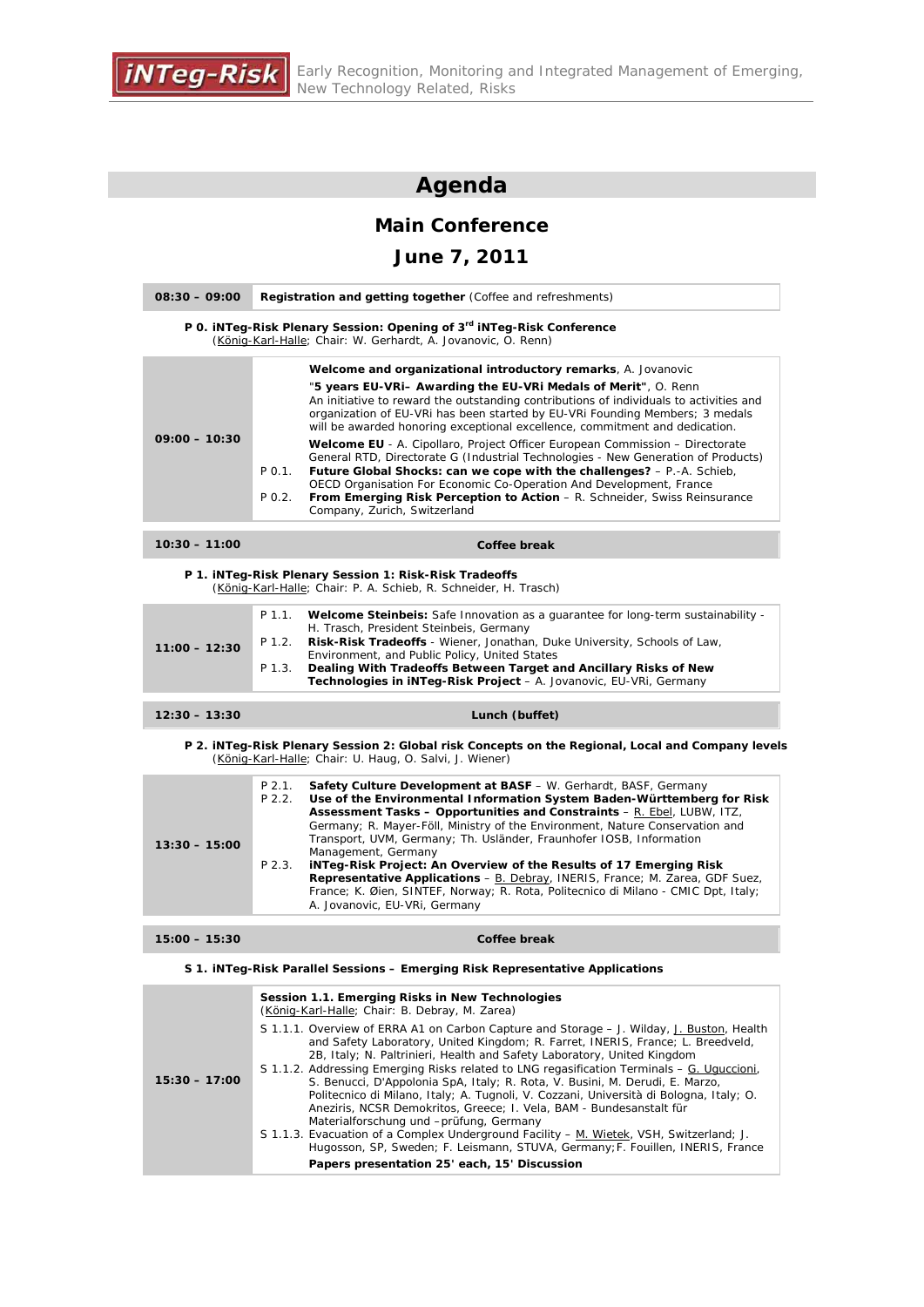÷,

|                 | Session 1.2. Emerging Risks in New Material and Products<br>(Studio A; Chair: U. Krause, R. Zöllner)                                                                                                                                                                                                                                                                                                                                                                                                                                                                                                                                                                                                                                                                                                                                        |  |  |
|-----------------|---------------------------------------------------------------------------------------------------------------------------------------------------------------------------------------------------------------------------------------------------------------------------------------------------------------------------------------------------------------------------------------------------------------------------------------------------------------------------------------------------------------------------------------------------------------------------------------------------------------------------------------------------------------------------------------------------------------------------------------------------------------------------------------------------------------------------------------------|--|--|
|                 | S 1.2.1. Dust Explosions as a Destructive Threat to Solids Handling Industries: Case Studies<br>of Hazards and Means and Measures to Avoid Injuries and Losses - S. Penno, Index                                                                                                                                                                                                                                                                                                                                                                                                                                                                                                                                                                                                                                                            |  |  |
|                 | e.V., Germany<br>S 1.2.2. A Generic Approach for Hazard Prevention in Large Storages of Combustible Wastes                                                                                                                                                                                                                                                                                                                                                                                                                                                                                                                                                                                                                                                                                                                                  |  |  |
|                 | - I. Vela, U. Krause, BAM, Germany<br>S 1.2.3. Method to Management of the Emerging Risks Connected with the Introduction Of                                                                                                                                                                                                                                                                                                                                                                                                                                                                                                                                                                                                                                                                                                                |  |  |
|                 | Advanced Engineering Materials - J. Trebicki, K. Dolinski, IPPT, Poland<br>S 1.2.4. Easy-to-use Nano Control Banding Tool for Risks Related to Working with<br>Nanomaterials: Stoffenmanager Nano - A. Pronk, S. Spaan, B. Duuren-Stuurman,<br>E. Tielemans, W. Fransman, TNO, Netherlands; H. Heussen, K. Verbist, Expert<br>Centre for Chemical Risk Management, Arbo Unie, Netherlands                                                                                                                                                                                                                                                                                                                                                                                                                                                   |  |  |
|                 | Papers presentation 20' each, 10' Discussion                                                                                                                                                                                                                                                                                                                                                                                                                                                                                                                                                                                                                                                                                                                                                                                                |  |  |
|                 | Session 1.3. ERs in New Production Technologies and Production Networks<br>(Heilbronn; Chair: H. B. Andersen, L. van Wijk)                                                                                                                                                                                                                                                                                                                                                                                                                                                                                                                                                                                                                                                                                                                  |  |  |
|                 | S 1.3.1. Safety challenges from subcontracting - Review – J. Thommesen; H. B. Andersen,<br>DTU, Management Engineering, Denmark                                                                                                                                                                                                                                                                                                                                                                                                                                                                                                                                                                                                                                                                                                             |  |  |
|                 | S 1.3.2. On-line risk monitoring and assessment methodology and techniques for emerging<br>risk in petrochemical plants – G. Lenkey, P. Rózsahegyi, E. Bodnár, R. Somogyvári,<br>Bay Zoltan Foundation, Hungary                                                                                                                                                                                                                                                                                                                                                                                                                                                                                                                                                                                                                             |  |  |
|                 | S 1.3.3. Risk issues and good practices related to subcontracting - Interview study - J.<br>Thommesen; H. B. Andersen, DTU, Management Engineering, Denmark                                                                                                                                                                                                                                                                                                                                                                                                                                                                                                                                                                                                                                                                                 |  |  |
|                 | S 1.3.4. How Can Emerging Risk Areas Learn from a Consideration of Past "Atypical Events"?<br>- J. Buston, G. Atkinson, N. Paltrinieri, Health and Safety Laboratory, United<br>Kingdom; N. Dechy, INERIS, France; E. Salzano, IRC-CNR, Italy; L. van Wijk, JRC                                                                                                                                                                                                                                                                                                                                                                                                                                                                                                                                                                             |  |  |
|                 | Ispra, Italy<br>Papers presentation 20' each, 10' Discussion                                                                                                                                                                                                                                                                                                                                                                                                                                                                                                                                                                                                                                                                                                                                                                                |  |  |
|                 | Session 1.4. Emerging Risks and Related Policies                                                                                                                                                                                                                                                                                                                                                                                                                                                                                                                                                                                                                                                                                                                                                                                            |  |  |
| $15:30 - 17:00$ | (Tübingen; Chair: J. Larrañeta, E. Salzano)                                                                                                                                                                                                                                                                                                                                                                                                                                                                                                                                                                                                                                                                                                                                                                                                 |  |  |
|                 | S 1.4.1. The ERRA D2 Tool: A New Approach to Support Emerging Risks Management in<br>Energy Sector Companies – J. López de Ipiña, I. Padillo, J. Rubio, TECNALIA, Spain;<br>A. Moreno Ucelay, J. L. Lirón, Iberdrola SA, Occupational Safety Area, Spain; J.<br>Goitia, L. Azpiazu, Iberdrola Distribución SAU, Spain<br>S 1.4.2. Human Risk Assessment of Single Exposure in Chemical Incidents - P. Bos, K.<br>Mahieu, RIVM, Netherlands; M. Ruijten, Crisistox Consult, Netherlands; U. Gundert-<br>Remy, Bundesinstitut für Risikobewertung, Germany; S. Bull, Health Protection<br>Agency, United Kingdom; E. Nielsen, Danish Technical University, Denmark; S.<br>Tissot, J.-M. Vincent, INERIS, France; M. Wood, Joint Research Center, Italy; G.<br>Cassel, P. Leffler, Swedish Defence Research Agency, Sweden; D. Russell, Health |  |  |
|                 | Protection Agency, United Kingdom; A. Zitting, T. Santonen, M. Heinälä, Finnish<br>Institute of Occupational Health, Helsinki, Finland<br>S 1.4.3. A New Set of KPIs and a New Methodology for NATECH (Natural-Technological) Risk<br>Assessment – E. Krausmann, JRC, Italy; E. Salzano, Istituto di Ricerche sulla<br>Combustione, CNR, Italy; V. Cozzani, R. Rota, CONPRICI, Italy; O. Aneziris,<br>DEMOKRITOS, Greece; A. Vallee, B. Affeltranger, M. Reimeringer, Ch. Mazri,                                                                                                                                                                                                                                                                                                                                                            |  |  |
|                 | INERIS, France<br>S 1.4.4. Integrated, multilingual Management for Operations and Maintenance: 2 ways how<br>Europe can support SMEs to recognise and manage existing and emerging risks - C.<br>Berbenni-Rehm, PROMIS@Service Sarl, Luxembourg; R. Gowland, United Kingdom<br>Papers presentation 20' each, 10' Discussion                                                                                                                                                                                                                                                                                                                                                                                                                                                                                                                 |  |  |
|                 | Session 1.5. GRUNDTVIG                                                                                                                                                                                                                                                                                                                                                                                                                                                                                                                                                                                                                                                                                                                                                                                                                      |  |  |
|                 | (Bertha-Benz-Saal; Chair: O. Renn, University of Stuttgart, ZIRN)                                                                                                                                                                                                                                                                                                                                                                                                                                                                                                                                                                                                                                                                                                                                                                           |  |  |
|                 | S 1.5.1. "Save Your Energies" - Designing Energy Concepts for Reducing Risks of Climate<br>Change - Session for the lifelong learning partnership GRUNDTVIG -                                                                                                                                                                                                                                                                                                                                                                                                                                                                                                                                                                                                                                                                               |  |  |
|                 | Moderator: O. Renn, University of Stuttgart, Germany, Panelists:<br>Roger Strand (University of Bergen, Norway)                                                                                                                                                                                                                                                                                                                                                                                                                                                                                                                                                                                                                                                                                                                             |  |  |
|                 | • Gisela Wachinger (Dialogik, Germany)                                                                                                                                                                                                                                                                                                                                                                                                                                                                                                                                                                                                                                                                                                                                                                                                      |  |  |
|                 | • Päivi Tirkkonen (University of Jyväskylä, Finland)<br>• William Leiss (University of Ottawa, USA)                                                                                                                                                                                                                                                                                                                                                                                                                                                                                                                                                                                                                                                                                                                                         |  |  |
|                 | S 2. iNTeg-Risk Parallel Sessions 2 – Dealing with Emerging Risk: Methods and Tools                                                                                                                                                                                                                                                                                                                                                                                                                                                                                                                                                                                                                                                                                                                                                         |  |  |

| $17:00 - 18:30$ | Session 2.1. Framework and Paradigm for Emerging Risk Management<br>(Bertha-Benz-Saal; Chair: V. Cozzani, C. Duval)                                                                                                |
|-----------------|--------------------------------------------------------------------------------------------------------------------------------------------------------------------------------------------------------------------|
|                 | S 2.1.1. Development of An Integrated Risk Analysis Method in Order to Treat the Different<br>Sides of the ERMF – C. Duval, Y. Dien, EDF-R&D, France                                                               |
|                 | S 2.1.2. An Assessment Framework for Risk Communication Challenges – K. Øien, SINTEF,<br>Safety Research, Norway                                                                                                   |
|                 | S 2.1.3. Obstacles to Emerging Risk Anticipation – W. North, Stanford University, USA; M. V.<br>Florin, IRGC, Switzerland; other authors, Steering Committee of the IRGC project<br>on Emerging Risks, Switzerland |
|                 | S 2.1.4. iNTeg-Risk Framework for Emerging Risks Management - A. Jovanovic, EU-VRi,<br>Germany; O. Renn, ZIRN Uni Stuttgart, Germany; R. Schneider, Swiss Re,<br>Switzerland; D. Balos, R-Tech, Germany            |
|                 | Papers presentation 20' each, 10' Discussion                                                                                                                                                                       |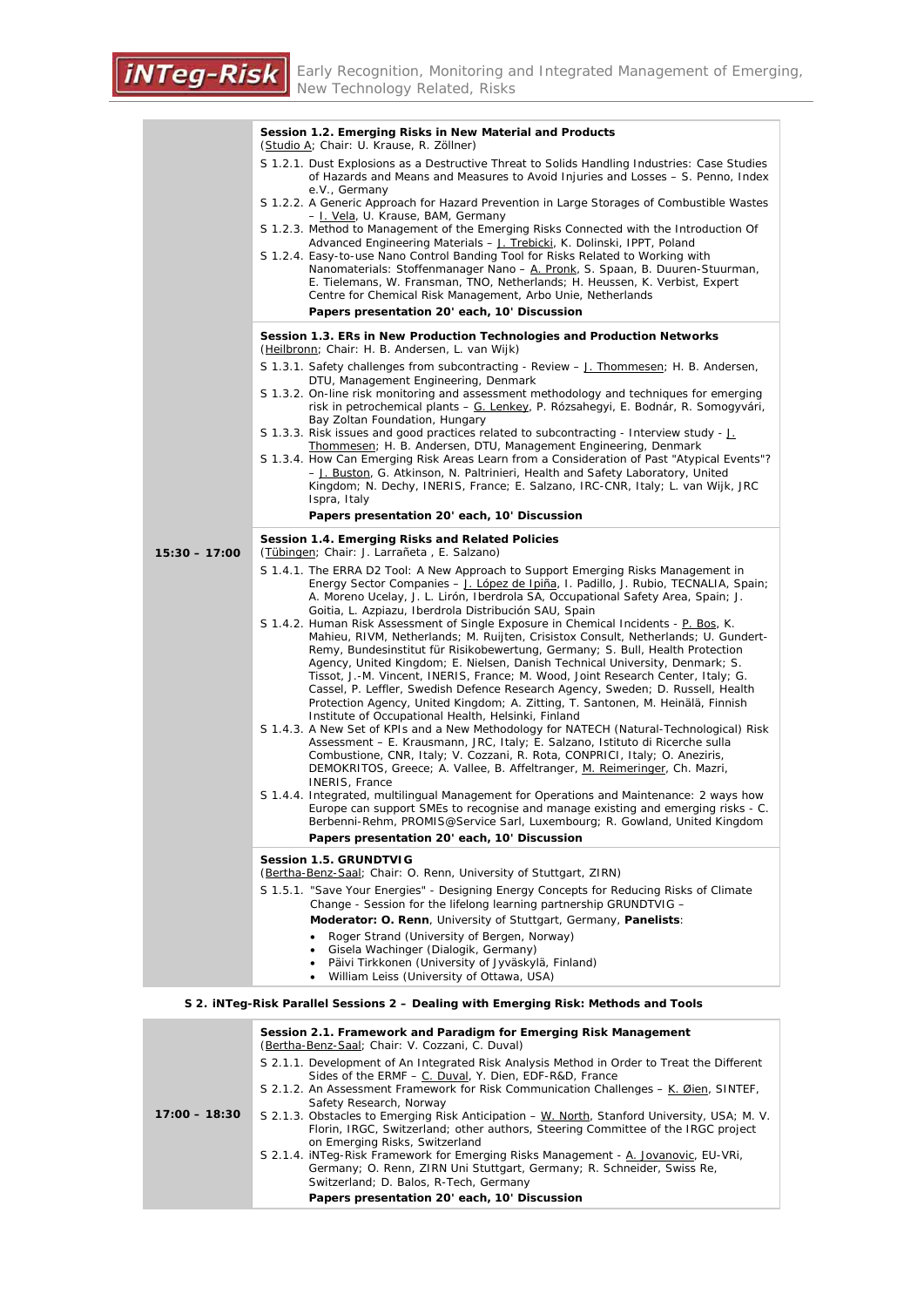|                 | Session 2.2. Risk-Risk Tradeoffs & Early Warning Signals<br>(Tübingen; Chair: A. Kishimoto, E. Rosa)                                                                                                                                                                                                                                                                                                                                                                                                                                                                                                   |  |  |
|-----------------|--------------------------------------------------------------------------------------------------------------------------------------------------------------------------------------------------------------------------------------------------------------------------------------------------------------------------------------------------------------------------------------------------------------------------------------------------------------------------------------------------------------------------------------------------------------------------------------------------------|--|--|
|                 | S 2.2.1. Resolving Risk-Risk Dilemmas by Reframing Objectives and Options: Lessons from<br>'Smart-Wear' - T. Assmuth, Finnish Environment Institute, Environmental Policy<br>Centre, Finland                                                                                                                                                                                                                                                                                                                                                                                                           |  |  |
|                 | S 2.2.2. Bridging Silos: Risk Governance and Cross-Domain Risks - E. Rosa, Washington<br>State University, United States                                                                                                                                                                                                                                                                                                                                                                                                                                                                               |  |  |
|                 | S 2.2.3. Risk Tradeoff Analysis of Substance Substitution: Scope, Framework and Metrics -<br>H. Kajihara, A. Kishimoto, National Institute of Advanced Industrial Science and<br>Technology, Research Institute of Science for Safety and Sustainability, Japan                                                                                                                                                                                                                                                                                                                                        |  |  |
|                 | S 2.2.4. The Atypical Incident Scenarios: Longstanding Issues Commonly Disregarded as<br>Improbable and New Issues Due To Emerging Technologies $-\underline{N}$ . Paltrinieri, V.<br>Cozzani, Università di Bologna, Dipartimento di Ingegneria Chimica, Mineraria e<br>delle Tecnologie Ambientali, Italy; E. Salzano, Consiglio Nazionale delle Ricerche,<br>Istituto di Ricerche sulla Combustione, Italy; N. Dechy, IRSN - Institut de<br>Radioprotection et de Sûreté Nucléaire, France; J. Buston, J. Wilday, Health and<br>Safety Laboratory (HSL), Fire & Process Safety Unit, United Kingdom |  |  |
|                 | Papers presentation 20' each, 10' Discussion                                                                                                                                                                                                                                                                                                                                                                                                                                                                                                                                                           |  |  |
|                 | Session 2.3. Key Performance Indicators and Risk Perception<br>(Heilbronn; Chair: K. Grieger, H. Pacaiova)                                                                                                                                                                                                                                                                                                                                                                                                                                                                                             |  |  |
|                 | S 2.3.1. A Communicative Approach to Understanding the Association Between Procedural<br>Performance and the Legitimacy Of Outcomes - Th. Webler, SERI, United States                                                                                                                                                                                                                                                                                                                                                                                                                                  |  |  |
|                 | S 2.3.2. Advantages and Disadvantages of KPI in Risk Management Process - H. Pacaiova,<br>A. Nagyova, J. Namesanska, Technical University of Kosice, Department of Safety<br>and Quality Production, Slovakia                                                                                                                                                                                                                                                                                                                                                                                          |  |  |
|                 | S 2.3.3. Emerging Nanotechnologies and Risk Perception - K. Grieger, H. B. Andersen,<br>Technical University of Denmark, Denmark                                                                                                                                                                                                                                                                                                                                                                                                                                                                       |  |  |
| $17:00 - 18:30$ | Papers presentation 25' each, 15' Discussion                                                                                                                                                                                                                                                                                                                                                                                                                                                                                                                                                           |  |  |
|                 | Session 2.4. Methodologies for Dealing with Emerging Risks I<br>(Freiburg; Chair: Y. Malmén, M. Ström)                                                                                                                                                                                                                                                                                                                                                                                                                                                                                                 |  |  |
|                 | S 2.4.1. Qualitative vs. Quantitative Data Quality Objectives for Complex Multi-pathway Risk<br>Assessments - What Should Reasonable People Who are Not Statisticians Do? - K.<br>Butler, Ch. Lambert, R. Countway, McDaniel Lambert, Inc., United States                                                                                                                                                                                                                                                                                                                                              |  |  |
|                 | S 2.4.2. On the Way to a UML Model Of Handling Of Risks Related To Emerging Technologies<br>- M. Ström, Swerea IVF AB, Operations Development, Sweden; D. Andersson,<br>Swerea IVF AB, Electronics Production, Sweden                                                                                                                                                                                                                                                                                                                                                                                  |  |  |
|                 | S 2.4.3. 3DHaz - Emerging Hazard Analysis Using 3D Plant Models - Y. Malmén, K.<br>Virolainen, VTT Technical Research Centre of Finland, Finland; T. Keskitalo, Pöyry                                                                                                                                                                                                                                                                                                                                                                                                                                  |  |  |
|                 | Finland Oy, Finland<br>S 2.4.4. Managing Emerging Risk Trade-Offs along the Life-Cycle: the Case of CCS – L.<br>Breedveld, 2B, Italy; J. Wilday, HSL, United Kingdom; M. Cordella, M. Löscher, A.<br>Jovanovic, EU-VRi, Germany                                                                                                                                                                                                                                                                                                                                                                        |  |  |
|                 | Papers presentation 20' each, 10' Discussion                                                                                                                                                                                                                                                                                                                                                                                                                                                                                                                                                           |  |  |
|                 | Session 2.5. Special Issues in Management of Emerging Risks<br>(Ulm; Chair: S. Kovacs, G. Lenkey)                                                                                                                                                                                                                                                                                                                                                                                                                                                                                                      |  |  |
|                 | S 2.5.1. Smart Grids Risk - on a Non-Classic Information Measure - I. Purica, FCCEA,<br>Romania                                                                                                                                                                                                                                                                                                                                                                                                                                                                                                        |  |  |
|                 | S 2.5.2. Risk, the End is Nigh? – A. G. Hessami, Vega Systems & University of East London,<br>System of Systems Engineering, United Kingdom                                                                                                                                                                                                                                                                                                                                                                                                                                                            |  |  |
|                 | S 2.5.3. Managing Emerging Risks New Bottles for a New Wine and for Old Wine as Well!<br>- Y. Dien, C. Duval, EDF - R&D, Management of Industrial Risks, France                                                                                                                                                                                                                                                                                                                                                                                                                                        |  |  |
|                 | S 2.5.4. Evaluate Possible Technologies for e-Learning / Web-Based Courses for the iNTeq-<br>Risk European Master on Emerging Risks - P. Lerena, Swiss Safety Institute,<br>Switzerland                                                                                                                                                                                                                                                                                                                                                                                                                |  |  |
|                 | Papers presentation 20' each, 15' Discussion                                                                                                                                                                                                                                                                                                                                                                                                                                                                                                                                                           |  |  |

**Posters first conference day** (König-Karl-Halle; Coordinator: M. Löscher; the time table of presentations will be indicated at each poster)

| $09:00 - 18:00$ | The following posters will be presented throughout the day in König-Karl Halle<br>Rapid Fingerprinting Technique of Oil Spill Based on the Concentration-<br>PO 1.<br>Synchronous-Matrix-Fluorescence Spectroscopy and Chemometrics – Ch. Wang, W.<br>Ren, M. Tang, J. Zhang, Beijing Normal University, China<br>A Comparative Study of the Main Existing Methods and Software Tools for Analysis<br>PO 2.<br>and Modeling of Domino Effects – F. Kadri, Université de technologie de Troyes,<br>Institut Charles Delaunay, UMR CNRS, France<br>Integrated Technologies For Improving Atmospheric Risk and Impact Assessment<br>PO 3.<br>Models And Studies - N. Ajtai, Z. Török, H. Stefänie, A. Ozunu, Babes-Bolyai<br>University, Environmental Sciences and Engineering, Romania |
|-----------------|---------------------------------------------------------------------------------------------------------------------------------------------------------------------------------------------------------------------------------------------------------------------------------------------------------------------------------------------------------------------------------------------------------------------------------------------------------------------------------------------------------------------------------------------------------------------------------------------------------------------------------------------------------------------------------------------------------------------------------------------------------------------------------------|
|                 |                                                                                                                                                                                                                                                                                                                                                                                                                                                                                                                                                                                                                                                                                                                                                                                       |
| $18:30 - 21:00$ | Conference Dinner (joint dinner with SRA Europe Conference)                                                                                                                                                                                                                                                                                                                                                                                                                                                                                                                                                                                                                                                                                                                           |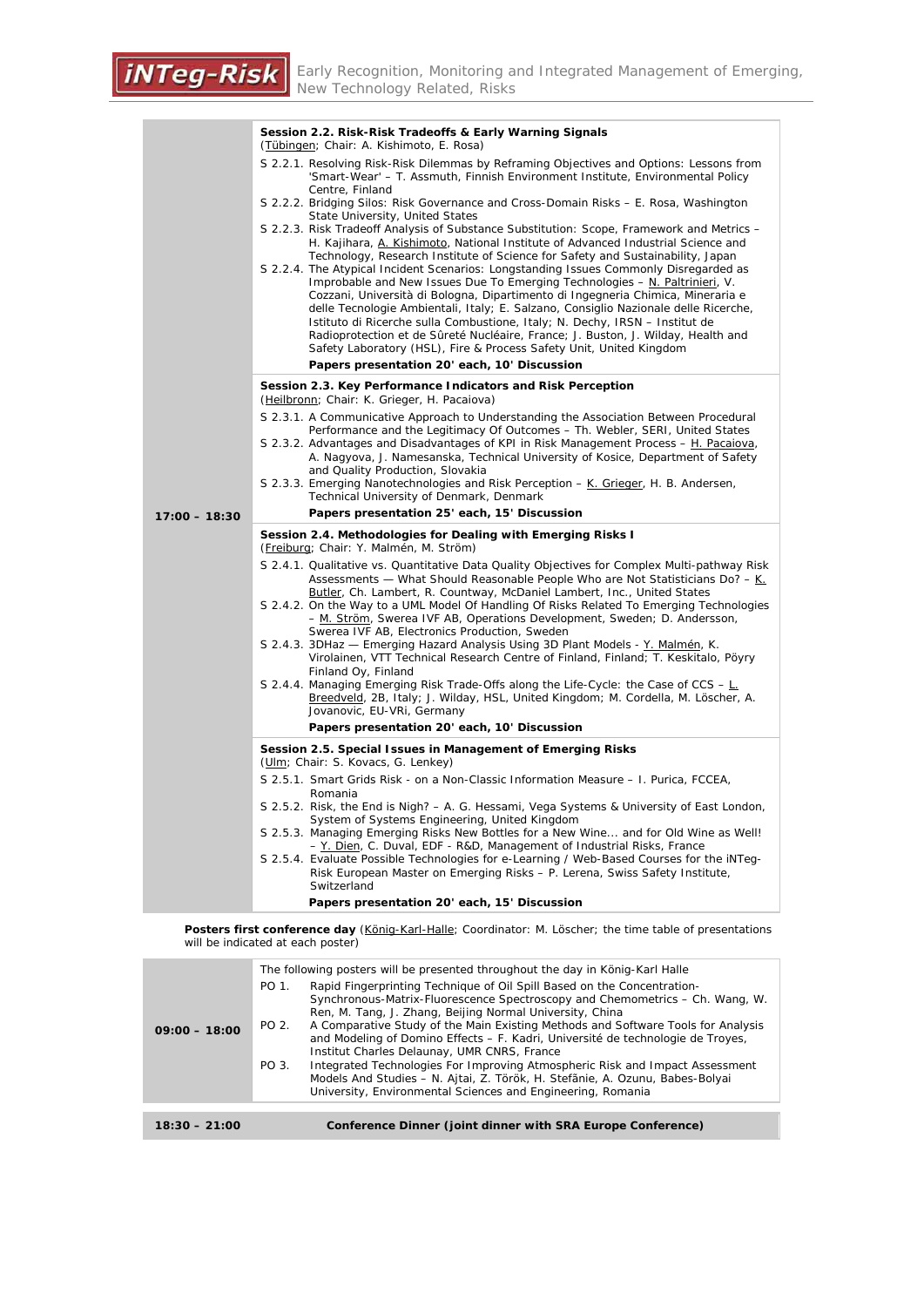

## **June 8, 2011**

#### **JP 1. iNTeg-Risk/SRA Europe Joint Plenary Session**

|                 | <b>Global Risks: A Broader Perspective</b><br>(König-Karl-Halle; Chair: W. Leiss, J. López de Ipiña, K. Øien)                                                                                                                                                                                                                                                                                 |
|-----------------|-----------------------------------------------------------------------------------------------------------------------------------------------------------------------------------------------------------------------------------------------------------------------------------------------------------------------------------------------------------------------------------------------|
|                 | "Best Graduate Student / Young Scientist Award", A. Jovanovic<br>Two special prizes, 1,000 $\epsilon$ in total, financed by Stiftung Umwelt- und<br>Schadensvorsorge (Foundation for Environmental and Damage Prevention,<br>www.stiftung-schadenvorsorge.de) will be awarded to 2 outstanding iNTeg-Risk<br>Conference papers or posters, authored by graduate students or young scientists. |
| $09:00 - 10:30$ | JP 1.1. Welcome Baden-Württemberg International: Provider of New Technologies and<br>related services for economic development and international cooperation – H.<br>Neuland, Baden-Württemberg International, Germany<br>JP 1.2. Global Systemic Risks with Catastrophic Potential - W. Leiss, University of                                                                                 |
|                 | Ottawa, McLaughlin Centre for Risk Assessment, Canada                                                                                                                                                                                                                                                                                                                                         |
|                 | JP 1.3. To Count or to Judge? $-$ E. Rosa, Washington State University, United States<br>JP 1.4. Risk governance deficits in the multiple risk situation: the Great East Japan                                                                                                                                                                                                                |
|                 | Earthquake, Tsunami, and Fukushima nuclear accident - A. Kishimoto, RISS,<br>AIST, Japan                                                                                                                                                                                                                                                                                                      |

#### **10:30 – 11:00 Coffee break**

**S 3. iNTeg-Risk Session 3 (parallel) – Management of Emerging Risks** 

| S 3.1.1. Infrastructure for Spatial Information in Europe (INSPIRE) – Towards<br>Interoperability of Data Sets for Risk Prevention and Management - M. Tuchyna, A.<br>López Alós, P. Smits, R. Tomas, Institute for Environment and Sustainability, JRC,<br>EC, Italy<br>S 3.1.2. The RiskClock: A way to improve monitoring of emerging risks related to New<br>Technologies - A. Jovanovic, P. Klimek, D. Balos, EU-VRi, Germany; R. Schneider,<br>Swiss Re. Switzerland<br>S 3.1.3. Software Interoperability in Risk Analysis: A Possible Way Forward? - L. van Wijk, |  |
|---------------------------------------------------------------------------------------------------------------------------------------------------------------------------------------------------------------------------------------------------------------------------------------------------------------------------------------------------------------------------------------------------------------------------------------------------------------------------------------------------------------------------------------------------------------------------|--|
|                                                                                                                                                                                                                                                                                                                                                                                                                                                                                                                                                                           |  |
|                                                                                                                                                                                                                                                                                                                                                                                                                                                                                                                                                                           |  |
| S. Contini, L. Fabbri, V. Matuzas, European Commission, Joint Research Centre,<br>Italy; M. Binda, THS Informatica, Italy<br>S 3.1.4. An Agent-Based Model Tool for Analyzing Perception of Emerging Risks - P. Klimek,                                                                                                                                                                                                                                                                                                                                                   |  |
| A. Jovanovic, R. Lim, EU-VRi, Germany; R. Schneider, Swiss Re, Switzerland<br>Papers presentation 20' each, 10' Discussion                                                                                                                                                                                                                                                                                                                                                                                                                                                |  |
| Session 3.2. Findings from iNTeg-Risk Related Projects                                                                                                                                                                                                                                                                                                                                                                                                                                                                                                                    |  |
| (Ulm; Chair: R. Hutter, H. Wenzel)                                                                                                                                                                                                                                                                                                                                                                                                                                                                                                                                        |  |
| S 3.2.1. VALUESEC - Mastering the Value Function of Security Measures - Ch. Blobner,<br>Fraunhofer Institute for Factory Operation and Automation IFF, Logistics and<br>Factory Systems, Germany; R. Hutter, CESS GmbH Centre for European Security<br>Strategies, Germany                                                                                                                                                                                                                                                                                                |  |
| S 3.2.2. Comprehensive Assessment of Traffic, Environmental and Financial Impacts of<br>Tramway Extension Using Intelligent Multi-agent Simulator MATES - H. Fujii, S.<br>$11:00 - 12:30$<br>Yoshimura, H. Uchida, The University of Tokyo, Dep. of Systems Innovation, Japan                                                                                                                                                                                                                                                                                             |  |
| S 3.2.3. Results of the IRIS Project with Relevance to iNTeg-Risk – H. Wenzel, VCE Holding<br>GmbH, Austria                                                                                                                                                                                                                                                                                                                                                                                                                                                               |  |
| S 3.2.4. Architecture, Interfaces and Standards of Environmental Information Systems -<br>How to Integrate them into Risk Management Applications – M. Schenk, M. Rudolf,<br>Fraunhofer IOSB, Information Management, Germany                                                                                                                                                                                                                                                                                                                                             |  |
| Papers presentation 20' each, 10' Discussion                                                                                                                                                                                                                                                                                                                                                                                                                                                                                                                              |  |
| Session 3.3. Risk Management and Standardization<br>(Heilbronn; Chair: H. Behrens, S. Jovanovic)                                                                                                                                                                                                                                                                                                                                                                                                                                                                          |  |
| S 3.3.1. Standardization in Risk Management - S. Limousin, V. Laflèche, INERIS, France<br>S 3.3.2. Standardization Activities within the iNTeg-Risk Project – H. Behrens, DIN<br>Deutsches Institut für Normung e.V., R&D Phase Standardization, Germany                                                                                                                                                                                                                                                                                                                  |  |
| S 3.3.3. NanoRef: Coordination of standardization activities for Safety Related To<br>Nanoparticles - O. Salvi, EU-VRi, Germany; S. Engel, BASF, Germany; E. Fréjafon,                                                                                                                                                                                                                                                                                                                                                                                                    |  |
| O. Le Bihan, INERIS, France; S. Jovanovic, R-Tech, Germany; N. Babcsan, Bay<br>Zoltan Foundation, Hungary                                                                                                                                                                                                                                                                                                                                                                                                                                                                 |  |
| Papers presentation 25' each, 15' Discussion                                                                                                                                                                                                                                                                                                                                                                                                                                                                                                                              |  |
| Session 3.4. Natural Hazard Management and Insurability<br>(Mannheim; Chair: O. Renn)                                                                                                                                                                                                                                                                                                                                                                                                                                                                                     |  |
| S 3.4.1. Invited Lecture: Combining Risk and Responsibility Perspectives – J. Brinkmann,<br>Norwegian School of Management, Norway<br>Moderator: O. Renn, University of Stuttgart, Germany,<br>Panelists: E. Rosa, V. Schetula, H. Kosow, S. Kjellgren, J. Brinkmann                                                                                                                                                                                                                                                                                                      |  |
| $12:30 - 13:30$<br>Lunch (buffet)                                                                                                                                                                                                                                                                                                                                                                                                                                                                                                                                         |  |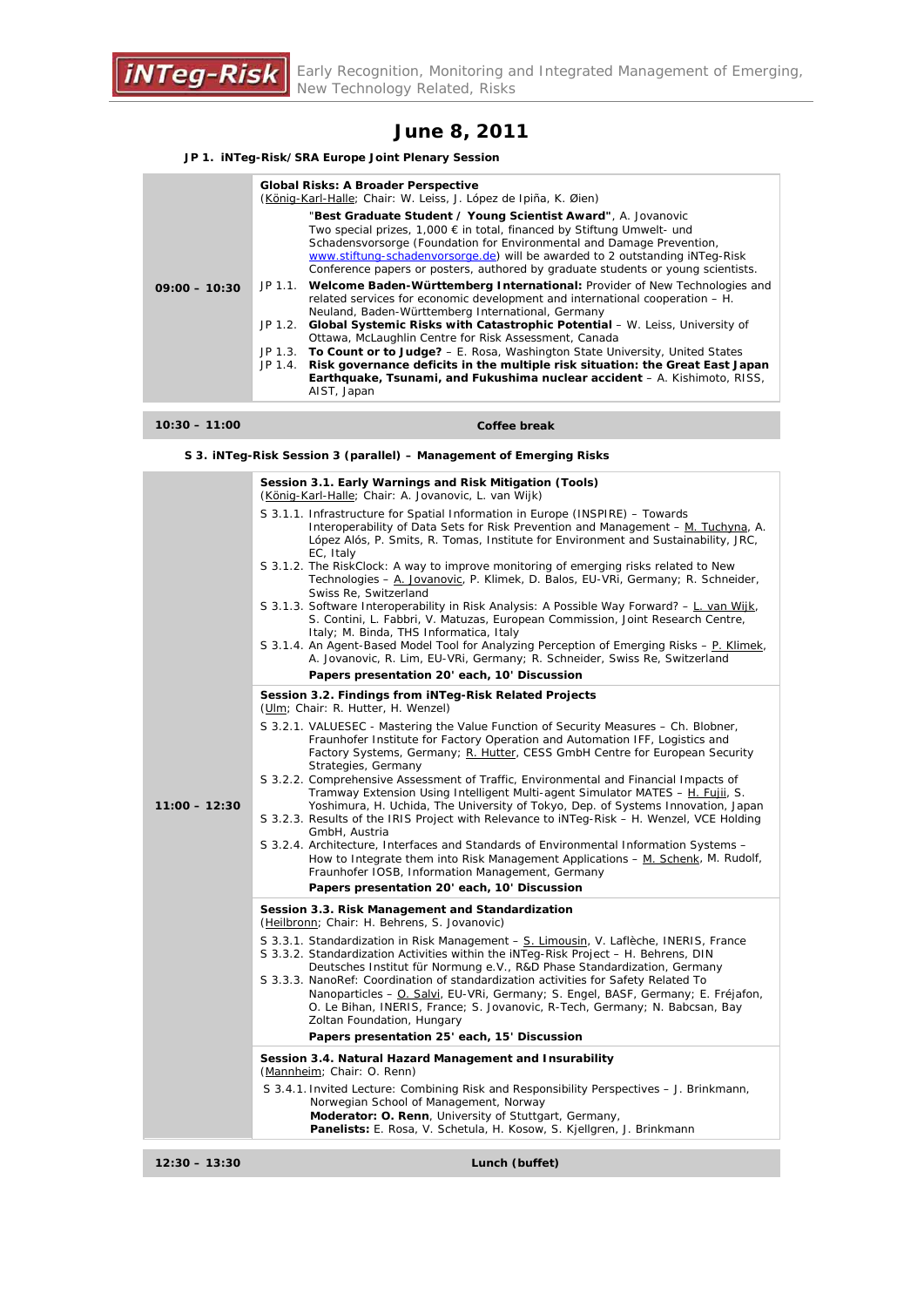|                                              | Session 4.1. Near Misses & Knowledge Discovery<br>(Heilbronn; Chair: N. Allan, S. Ansaldi)                                                                                                                                                                                       |  |  |
|----------------------------------------------|----------------------------------------------------------------------------------------------------------------------------------------------------------------------------------------------------------------------------------------------------------------------------------|--|--|
|                                              | S 4.1.1. Discussing Near Misses to Revive the "Sleeping" Knowledge - S. Ansaldi, P. Agnello,<br>P. Bragatto, INAIL, Italy                                                                                                                                                        |  |  |
|                                              | S 4.1.2. Dynamic Knowledge Management (DKM) - B. Debray, INERIS, France, E. Kon,<br>EKON, Israel                                                                                                                                                                                 |  |  |
|                                              | S 4.1.3. An Evolutionary Approach to Identifying Emerging Risk in Complex Adaptive<br>Systems Using Phylogenetic Analysis $-$ N. Allan, University of Bristol, Systems<br>Centre, United Kingdom; Y. Yin, University of Bath, School of Management, UK                           |  |  |
| Papers presentation 25' each, 15' Discussion |                                                                                                                                                                                                                                                                                  |  |  |
|                                              | Session 4.2. Methodologies for Dealing with Emerging Risks II<br>(Ulm; Chair: M. Gerbec, Y. Malmén)                                                                                                                                                                              |  |  |
|                                              | S 4.2.1. Experience and the Unexpected: Risk and Mitigation Issues For Operating<br>Underground Storage Silos for Coal Fired Power Plant - Y. Malmén, P. Auerkari, A.-<br>M. Heikkilä, VTT, Finland; J. Sipilä, Helsingin Energia, Finland; U. Krause, BAM,<br>Germany           |  |  |
|                                              | S 4.2.2. Two-Stage Stochastic Mixed Integer Linear Programming - J. Cui, TU Dortmund,<br>Germany                                                                                                                                                                                 |  |  |
|                                              | S 4.2.3. Effective Key Performance Indicators on Integration of Risk Related Information into<br>Land Use Planning Process - D. Kontić, M. Gerbec, B. Kontič, Jozef Stefan Institute,<br>Slovenia                                                                                |  |  |
| $13:30 - 15:00$                              | Papers presentation 25' each, 15' Discussion                                                                                                                                                                                                                                     |  |  |
|                                              |                                                                                                                                                                                                                                                                                  |  |  |
|                                              | Session 4.3. Benchmarking<br>(Tübingen; Chair: L. Breedveld, D. Leonte)                                                                                                                                                                                                          |  |  |
|                                              | S 4.3.1. Comprehensive Ex-Ante Evaluation of New Emerging Technologies/Risks and Their                                                                                                                                                                                           |  |  |
|                                              | Approval – B. Kontić, D. Kontič, M. Gerbec, Jozef Stefan Institute, Slovenia<br>S 4.3.2. An Exposition into the Diversity of Risk Applications and Implications for their<br>Integrated Management in Organizations - D. Leonte, NICNAS, Australian                              |  |  |
|                                              | Department of Health and Aging, Australia<br>S 4.3.3. Benchmark Study on International Functional Safety Standards - F. Massé, INERIS,<br>France; R. Tiennot, LigeronFrance; J.-P. Signoret, Total, France; Ph. Blancart, PSA                                                    |  |  |
|                                              | Peugeot Citroën, France; G. Dupin, RATP, France; L. Marle, IMdR, France<br>Papers presentation 25' each, 15' Discussion                                                                                                                                                          |  |  |
|                                              | Session 4.4. Uncertainties and Systemic Risks<br>(König-Karl-Halle; Chair: P. Bragatto, Ch. Huang)                                                                                                                                                                               |  |  |
|                                              | S 4.4.1. Estimation of Uncertainty for Emerging Technologies and Implications to Risk<br>Management – F. Markert, I. Kozine, Technical University of Denmark, Management<br>Engineering, Safety, Reliability & Human Factors, Denmark                                            |  |  |
|                                              | S 4.4.2. Some Issues on Experimental Riskology – Ch. Huang, Beijing Normal University,                                                                                                                                                                                           |  |  |
|                                              | Academy of Disaster Reduction and Emergency Management, China<br>S 4.4.3. Inspection Planning of Pressure Vessels in Service – P. Bragatto, INAIL, DIPIA,<br>Italy; C. Delle Site, INAIL, DCC, Italy; A. Faragnoli, C-ENG, Italy<br>Papers presentation 25' each, 15' Discussion |  |  |

#### **S 4. iNTeg-Risk Session 4 (parallel) – iNTeg-Risk Project Liaisons to Other Projects & Activities**

#### **15:00 – 15:30 Coffee break**

#### **P 3. iNTeg-Risk Plenary Session 3 – Panel Discussion Precautionary vs. Evidence-Based Approaches** (König-Karl-Halle)

|                 | P 3.1. | Precautionary vs. Evidence-Based Approaches when Dealing with Emerging Risks -<br>Moderator: O. Renn, University of Stuttgart, Germany, Panelists:                                                                                                                                                                                                                                        |
|-----------------|--------|-------------------------------------------------------------------------------------------------------------------------------------------------------------------------------------------------------------------------------------------------------------------------------------------------------------------------------------------------------------------------------------------|
| $15:30 - 16:50$ |        | • J. Wiener (US vs. Europe)<br>• R. Löfstedt (Implications for European and US Policy Making)<br>E. Rosa (Application of Precaution to Climate Change)<br>Th. Webler (Citizen preferences for risk management approaches)<br>• A. Jovanovic (Precautionary principle and evidence-based approach in the<br>iNTeg-Risk framework)<br>• P.A. Schieb (Precautionary principle in the future) |
|                 |        |                                                                                                                                                                                                                                                                                                                                                                                           |

#### **16:50 – 17.00 Closure of the conference** (O. Renn, Jovanovic)

Posters second conference day (König-Karl-Halle; Coordinator: D. Balos)

| $09:00 - 15:30$ | PO 4.<br>PO 5. | The following posters will be presented throughout the day in König-Karl Halle<br>Human Erroneous Action Context Monitoring by Two HRA Methods - G. Petkov,<br>Technical University of Sofia, Thermal and Nuclear Power Engineering, Bulgaria<br>Using Human Key Performance Indicators Together with Expert Rationing Processes                                          |
|-----------------|----------------|---------------------------------------------------------------------------------------------------------------------------------------------------------------------------------------------------------------------------------------------------------------------------------------------------------------------------------------------------------------------------|
|                 | PO 6.<br>PO 7. | in Order to Understand and Cope with New and Emergent Risks – S. Kovacs, G.<br>Apostol, I. Iorga, INCDPM, Romania; E. Doval, Spiru Haret University, Romania<br>Reliability Analysis and RBI Planning for Industrial Heating Vessels - A. Kozak,<br>Office of Technical Inspection, Poland<br>Reducing Airbag Induced Injuries - A. Dávila, M. Nombela, IDIADA Automotive |
|                 |                | Technology, Passive Safety, Spain                                                                                                                                                                                                                                                                                                                                         |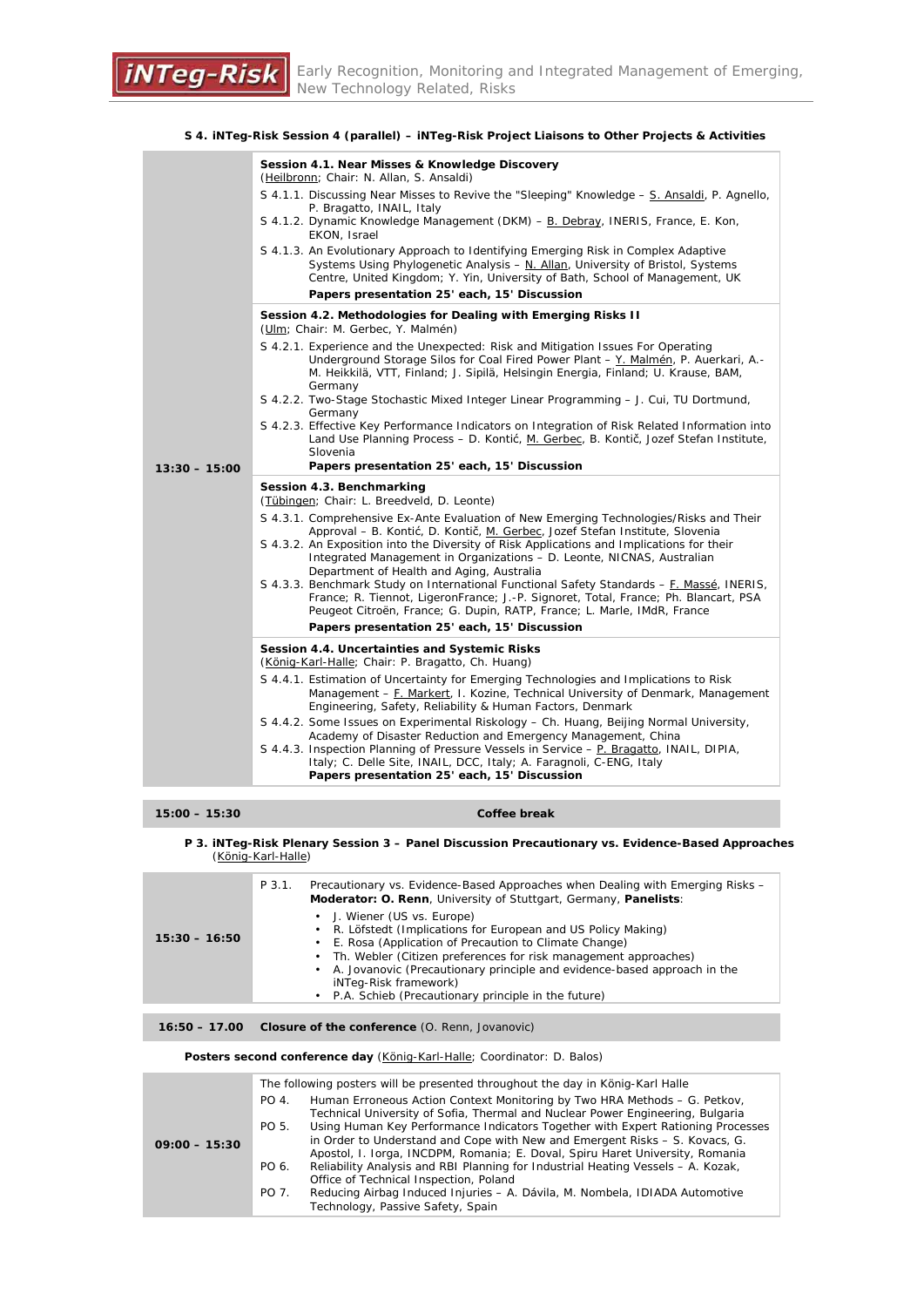## **Venue**

- **Stuttgart, Haus der Wirtschaft**
- **Steinbeis Foundation**
- **Steinbeis Advanced Risk Technologies**
- **EUropean Virtual Institute for Integrated Risk Management (EU-VRi)**



Haus der Wirtschaft, Willi-Bleicher-Str. 19 70174 Stuttgart, Germany +49 (711) 1839-5 +49 (711) 1839-781 www.stw.de

**Walking from the main railway station (Hauptbahnhof):** Take the main street (Koenigstrasse) for about 500 meters up to the main place Schlossplatz. Between the bookstore WITTWER and the ESPRIT, you have to turn right (kleiner Schlossplatz), go straight ahead, cross the 'Theodor Heuss Strasse' and you will reach automatically the 'Willi-Bleicher-Strasse'.

**Public transportation:** Take any of the subway lines ("S-Bahn") S1 to S6 (**S2 or S3 from the airport!**) and get off at the main railway station (Hauptbahnhof). Then follow the instructions above. Alternatively: use the tramway (the "U-Bahn") lines U9 or U14 and get off at the stop "Friedrichsbau".



**By car:** From the main motorways follow always "Stuttgart Zentrum" or "Stuttgart Stadtmitte". Take exits "Degerloch" when coming from Munich (Autobahn A8), exit "Vaihingen" when coming from Karlsruhe (Autobahn A8) or Zurich (Autobahn A81), or Zuffenhausen when coming from Heilbronn (Autobahn A81).

**Park** at "Hofdienergarage" in front of Haus der Wirtschaft (access to garage from Schellingstraße).



**Motorway to Karlsruhe (A8 West) and Singen (A81 South)**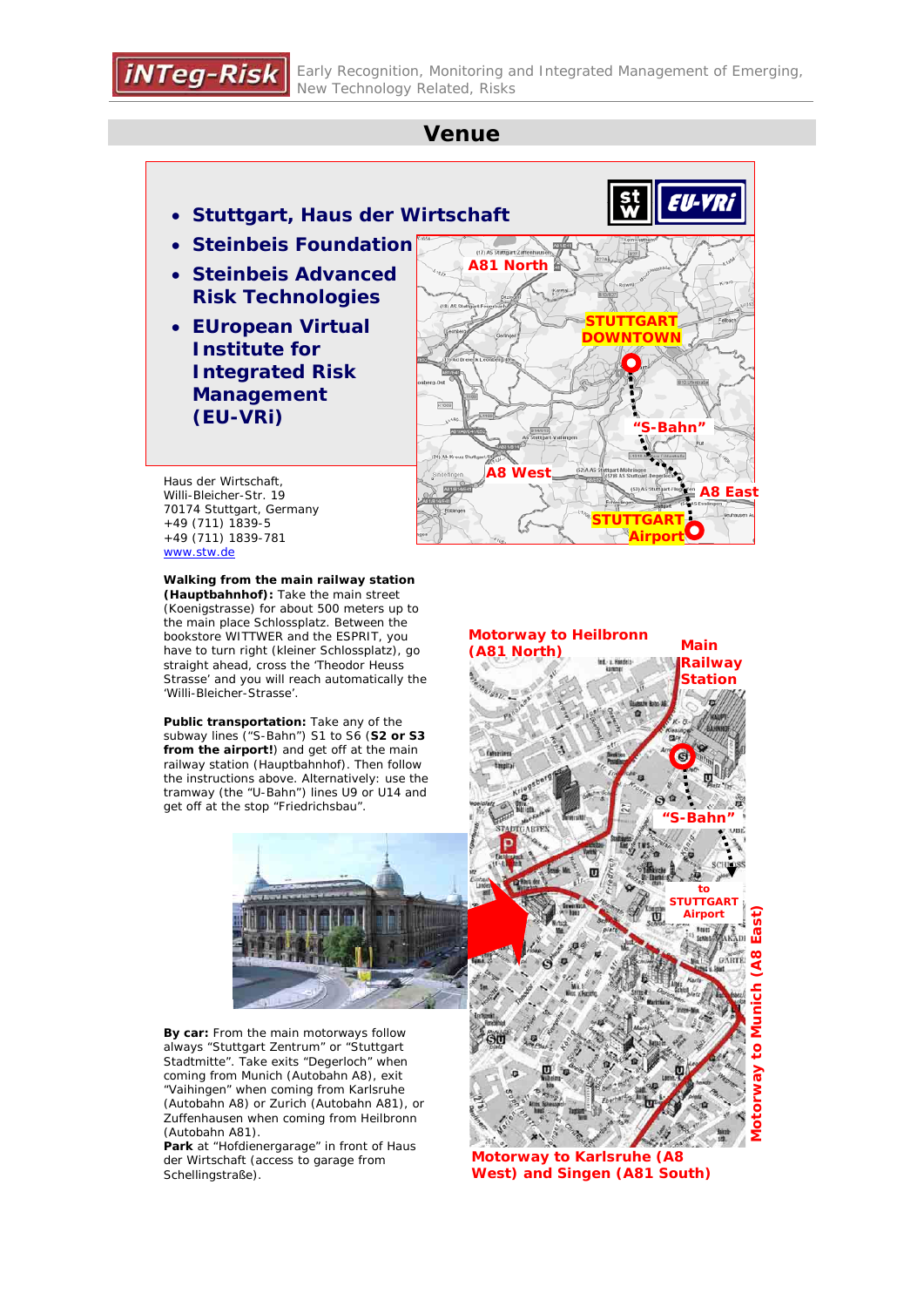

Early Recognition, Monitoring and Integrated Management of Emerging, New Technology Related, Risks

## **Hotels**

The special prices conditions are arranged with CONGREX. Please use the contact details provided at registration (http://www.eu-vri.eu/fwlink/?LinkID=315)!

\*\*\*

For further hotel and/or other information consult http://www.stuttgarttourist.de/ENG/hotels/hotels\_buchen.htm. No special conditions would apply to these hotels.

## **Registration/Fees**

Registration for the Main Conference is open at:

**http://www.eu-vri.eu/fwlink/?LinkID=315**

#### **Registration Fees:**

**Conference fees** (+ VAT if applicable):

- $\bullet$  350  $\epsilon$ , for iNTeg-Risk partner and members of the International Advisory Board
- $\bullet$  430 €, for other full delegate
- $•$  230 €, for student delegates.

The registration includes handouts, coffee breaks, lunches, the conference reception and the conference dinner on June 7, 2011. Having registered either for SRA-Europe Meeting (June 5–8, 2011) or for 3rd iNTeg-Risk Conference (June 7–8, 2011) gives free access to both events on June 7–8, 2011.

**Workshops fees** (per workshop, + VAT if applicable):

- 150  $\epsilon$ , for project partners and IAB members
- 250  $\epsilon$ , for other participants.

The registration includes handouts and coffee breaks.

Registration:

- KPI Workshop: http://www.eu-vri.eu/fwlink/?LinkID=317
- IRGC Workshop: http://www.eu-vri.eu/fwlink/?LinkID=316